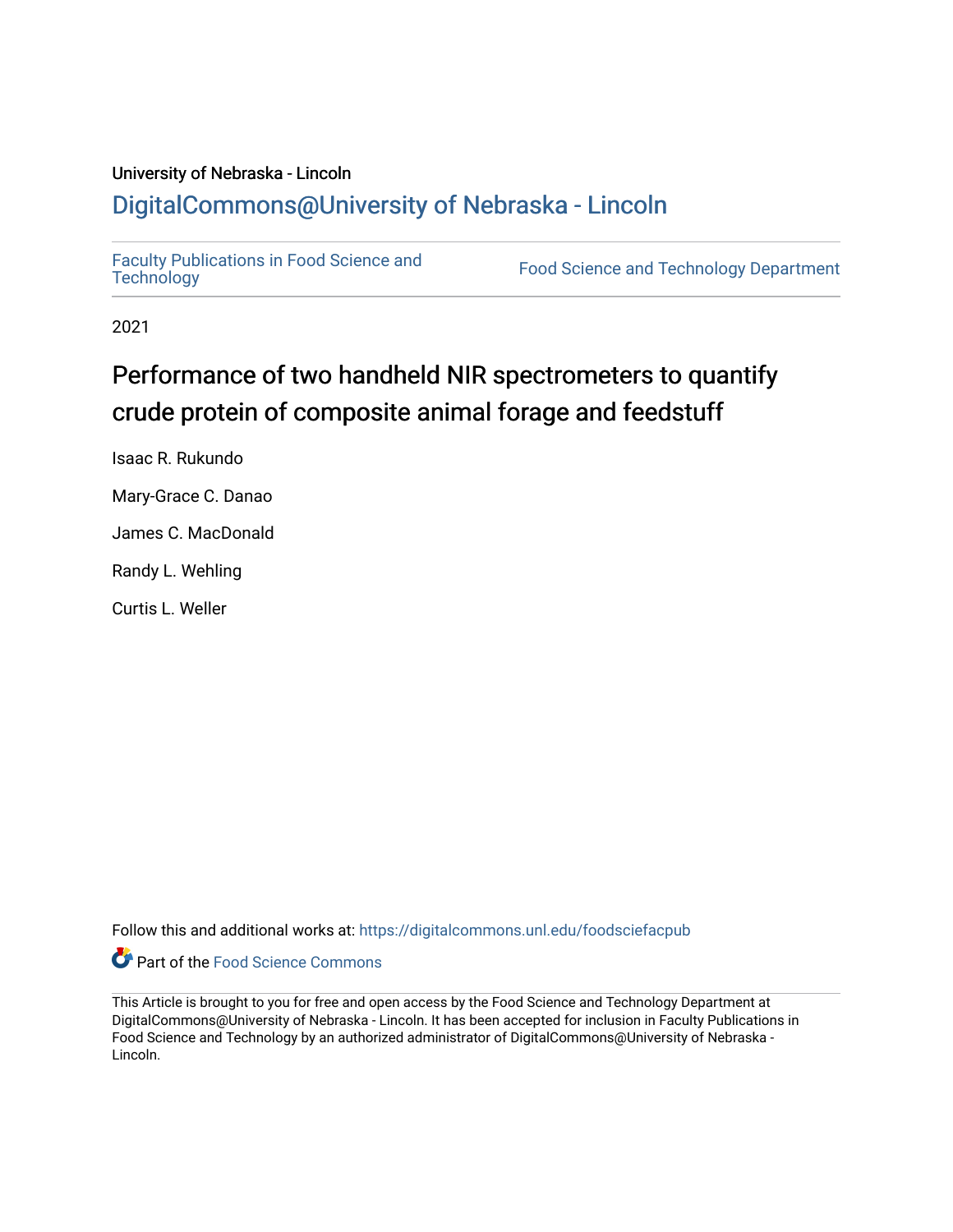

AIMS Agriculture and Food, 6(2): 463–478. DOI: 10.3934/agrfood.2021027 Received: 22 November 2020 Accepted: 22 February 2021 Published: 08 March 2021

http://www.aimspress.com/journal/agriculture

*Research article*

# **Performance of two handheld NIR spectrometers to quantify crude protein of composite animal forage and feedstuff**

# **Isaac R. Rukundo<sup>1</sup> , Mary-Grace C. Danao1,\*, James C. MacDonald<sup>2</sup> , Randy L. Wehling<sup>1</sup> and Curtis L. Weller<sup>1</sup>**

- 1 Department of Food Science and Technology, University of Nebraska-Lincoln, Lincoln, NE 68588, USA
- 2 Department of Animal Science, University of Nebraska-Lincoln, Lincoln, NE 68583, USA
- **\* Correspondence:** Email: mdanao2@unl.edu; Tel: +14024741595; Fax: +14024721693.

**Abstract:** Two handheld near infrared (NIR) spectrometers were used to quantify crude protein  $(\mathcal{CP})$ content of mixed forage and feedstuff composed of Sweet Bran, distiller's grains, corn silage, and corn stalk. First was a transportable spectrometer, which measured in the visible and NIR ranges (320–2500 nm) with a spectral interval of 1 nm (H1). Second was a smartphone spectrometer, which measured from 900–1700 nm with a spectral interval of 4 nm (H2). Spectral data of 147 forage and feed samples were collected by both handheld instruments and split into calibration ( $n = 120$ ) and validation ( $n = 27$ ) sets. For H1, only absorbances in the NIR region (780–2500 nm) were used in the multivariate analyses, while for H2, absorbances in the second and third overtone regions (940–1660 nm) were used. Principal component analysis (PCA) and partial least squares (PLS) regression models were developed using mean-centered data that had been preprocessed using standard normal variate (SNV) or Savitzky-Golay first derivative (SG1) or second derivative (SG2) algorithm. PCA models showed two major groups—one with Sweet Bran and distillers grains, and the other with corn silage and corn stalk. Using H1 spectra, the PLS regression model that best predicted  $\mathcal{CP}$  followed SG1 preprocessing. This model had low root mean square error of prediction ( $RMSEP = 2.22\%$ ) and high ratio of prediction to deviation ( $RPD = 5.24$ ). With H2 spectra, the model best predicting  $\mathcal{CP}$  was based on SG2 preprocessing, returning  $RMSEP =$ 2.05% and  $RPD = 5.74$ . These values were not practically different than those of H1, indicating similar performance of the two devices despite having absorbance measurements only in the second and third overtone regions with H2. The result of this study showed that both handheld NIR instruments can accurately measure forage and feed  $\mathcal{CP}$  during screening, quality, and process control applications.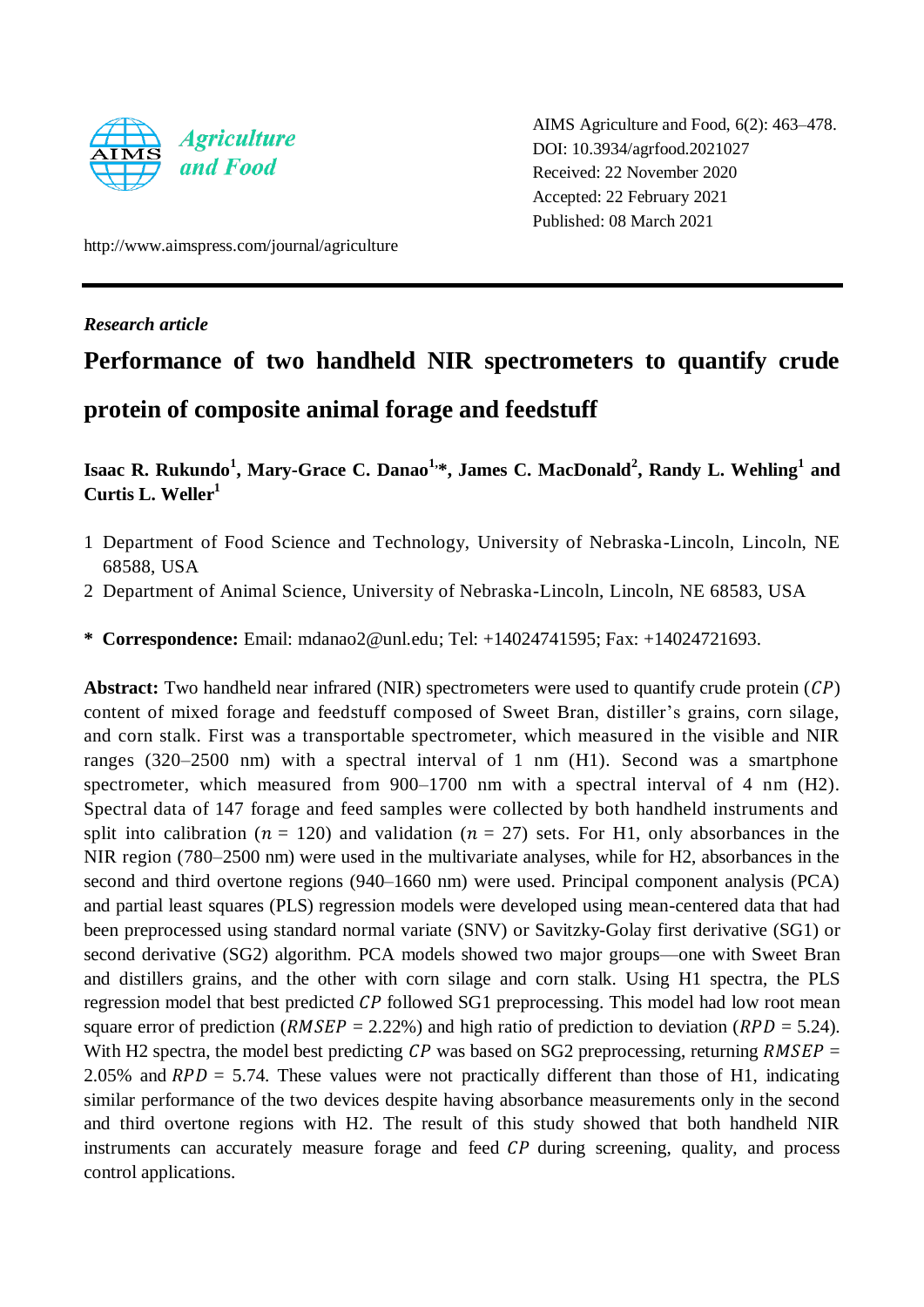**Keywords:** animal nutrition; principal components analysis; partial least squares regression; portable spectroscopy

# **1. Introduction**

In forages and feedstuffs, crude protein  $\overline{CP}$  is one of the most regularly assessed constituents [1]. Laboratory-based chemical tests are often expensive, time-consuming, and require chemical reagents, some of which are potentially dangerous. Near infrared (NIR) spectroscopy has been used as an alternative method to predict forage  $\mathcal{CP}$ , giving quick and reliable results with minimal sample preparation and no requirement for any reagents [2–4]. Typically, NIR technology is conducted with benchtop spectrometers that exhibit very high performance [5], giving low errors and accurate predictions of nutrient concentrations. However, these instruments are too large and costly to be widely distributed and transported and are generally used in controlled environments. Advancements in optics and electronics have enabled the development of portable, handheld NIR spectrometers, which are relatively easy to operate and have reduced space and energy requirements [6] compared to benchtop spectrometers. These handheld units vary in cost, size, weight, type of power needed, robustness, user-friendliness, durability, accuracy of measurement, and performance reliability [7,8]. Given this large variation in properties and specifications, there is no one-size-fits-all spectrometer for different applications. There is a need for continued evaluation of different handheld NIR spectrometers to identify applications in which a given type can be reliably employed [9]. This study contributes to the ongoing process of validating the level of performance of miniaturized NIR instruments for utilization in the food and agriculture sector.

One of the major downsides of using NIR spectroscopy is the investment required in calibration development [10], more so in the case of different types of forage and feedstuff. The ability to develop one calibration that encompasses a wide range of available animal feed would significantly reduce the cost and time involved in developing a calibration per feed type. Using a handheld or portable spectrometer that can be easily transported to locations, where samples are, provides an extra benefit. The objective of this study was to evaluate and compare the accuracy of estimating crude protein  $( \mathcal{C} P )$  of composite animal forage and feedstuff using two handheld NIR spectrometers. The first handheld NIR spectrometer (H1) was a transportable spectrometer, which measured in the visible and NIR ranges (350-2500 nm), had a spectral interval of 1 nm, and weighed 2.5 kg. Absorbance measurements from only the NIR region (780–2500 nm) were used in the calibration and prediction of  $\mathcal{CP}$ . The second handheld NIR spectrometer (H2) was a smartphone spectrometer, which measured from 900–1700 nm, had a spectral interval of 4 nm, and weighed 136 g. This instrument covered the second overtone region with limited absorption windows in the first and third overtone regions of the NIR range.

Over the years, NIR has been used as a helpful tool for routine monitoring of quality control, including  $\mathcal{CP}$  composition, in animal forage and feedstuff  $[11-16]$  with the coefficient of determination of prediction  $(r^2)$  ranging from 0.53-0.99. To obtain an accurate calibration, reference samples should have a sufficient working range of  $\mathcal{CP}$  content [12], in addition to covering as much of the variability in predicted samples as possible [14]. However, it is not always possible to obtain same-type samples with a  $\mathcal{CP}$  range wide enough to allow for the development of a reliable calibration model. For example, Monrroy et al. [17] reported a  $r^2 = 0.53$  for a CP calibration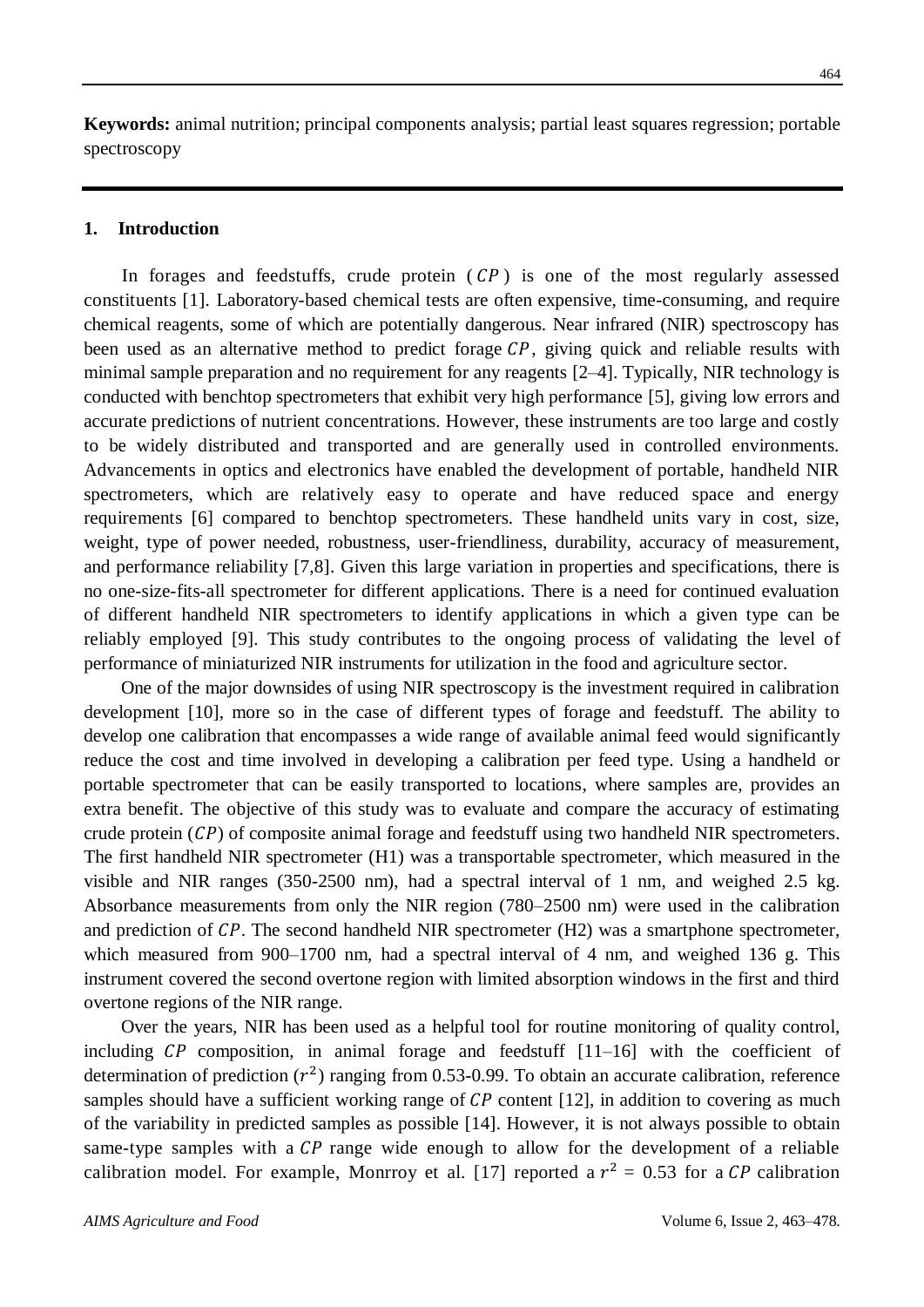model for *Brachiaria spp* with a narrow CP range of 5.6–11.1%, utilizing NIR absorbance spectra in the second and third overtone regions. Likewise, a model with corn samples with a  $\mathcal{CP}$  range of 6.95–8.05% had  $r^2 = 0.61$  [18], even when the first and combinations spectral regions were utilized in the calibration. Similar observations were made with corn stalk and dried distillers grain with solubles (DDGS) with narrow CP ranges, such that the resulting prediction had  $r^2 \le 0.85$ . Pooling different feed and forage types together increases the working range of  $\mathcal{CP}$  content, the number of samples, and variability of samples. Therefore, for this study, it was hypothesized that forage and feedstuff CP could be quantified using two handheld spectrometers (H1 and H2) with  $r^2 > 0.85$ because of a wide  $\mathcal{CP}$  range of the calibration samples.

Most reported studies, with high  $r^2$  values, using NIR to predict CP in forage and feedstuff, were based on absorbances that cover the entire NIR range, focusing on the 1100–2500 nm region [4,19–25]. Therefore, it was postulated that H1 would have higher  $r^2$  and ratio of performance to deviation  $(RPD)$  values than those of H2, indicating better prediction performance, because absorbance bands tend to be stronger in the first overtone and combinations regions (1700–2500 nm) than in the second and third overtone regions (900–1700 nm). With suitable accuracy, rapid data collection and analysis, handheld NIR units may be used for in situ monitoring of feed  $\mathcal{CP}$  at different stages of production - whether it is at the farm, market, feed mill, silo, or a packaging facility. Miniaturized NIR spectrometers that cost less enable a wide distribution and application of the technology to areas where benchtop systems would not ordinarily be useful.

#### **2. Materials and methods**

#### *2.1. Samples*

Forage and feed samples, and their corresponding  $\mathcal{CP}$  data (measured via laboratory analysis) were obtained from the Ruminant Nutrition Laboratory, Animal Science department at the University of Nebraska-Lincoln. The samples included Sweet Bran, corn silage, corn stalks, and three kinds of corn distillers grains: wet distillers grain with solubles (WDGS), modified distillers grain with solubles (MDGS), and dry distillers grain with solubles (DDGS). Samples were collected weekly and composited monthly from the University of Nebraska Eastern Nebraska Research and Extension Center beef cattle feedlot. All samples were dried in a forced air oven at  $60\,^{\circ}\text{C}$  (model LBB2-21-1; Despatch Industries, Minneapolis, MN) for 48 hours (AAOC, 1965; method 935.29) [26], and ground through a 1mm screen using a Wiley mill (number 4; Thomas Scientific, Swedesboro, NJ). CP was determined on all monthly composites using a combustion chamber (TruSpec N Determinator, Leco Corporation, St. Joseph, MI) (AOAC, 1999; method 990.03) [27]. The sample descriptive statistics are shown in Table 1.

#### *2.2. Spectrometers*

Absorbance measurements were collected using two handheld NIR spectrometers representing two of the several kinds of portable spectrometers available on the market that vary in spectral range, cost, and potential applications [7]. The first handheld NIR spectrometer (H1) was a transportable NIR spectrometer (ASD QualitySpec® Trek, Malvern Panalytical, Cambridge, UK), which measured in the visible and NIR ranges from 350-2500 nm, had a spectral interval of 1 nm, and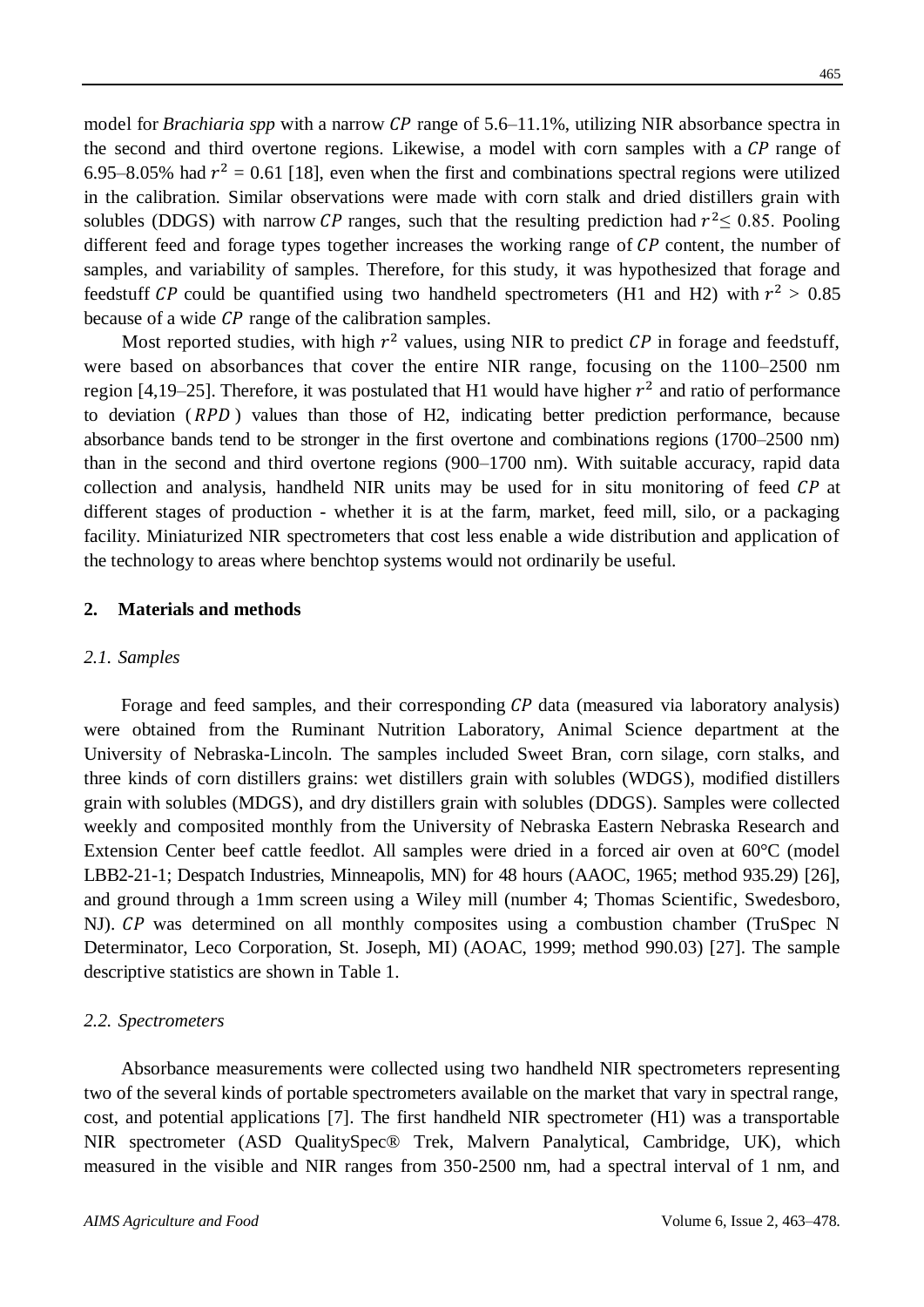weighed 2.5 kg. Only the NIR range (780–2500 nm) was used in the multivariate analyses. The second handheld NIR spectrometer (H2) was a smartphone NIR spectrometer (Enterprise Scanner, Tellspec Inc., Toronto, Ontario, Canada), which measured from 900–1700 nm, had a spectral interval of 4 nm, weighed 136 g, and could be classified as a Hadamard transform-based palm-sized spectrometer [7]. The spectrometer's 940–1660 nm range was used in the multivariate analyses. The cost of H2 was approximately 40x less that of H1. Table 2 shows the differences between the two handheld spectrometers.

| Forage or feed type | No. of<br>samples $(n)$ | Crude protein $(CP)$ content<br>$\mu \pm \sigma$ (%) <sup>a</sup> | $\Delta = max - min(\%)^d$ |
|---------------------|-------------------------|-------------------------------------------------------------------|----------------------------|
| Sweet Bran          | 45                      | $23.62 \pm 1.40$                                                  | $6.86 = 26.94 - 20.08$     |
| Distillers grain    |                         |                                                                   |                            |
| Dried               | 18                      | $31.73 \pm 1.97$                                                  | $7.70 = 36.15 - 28.45$     |
| Modified            | 27                      | $34.40 \pm 2.17$                                                  | $8.61 = 39.11 - 30.50$     |
| Wet                 | 15                      | $35.06 \pm 3.53$                                                  | $10.65 = 40.34 - 29.69$    |
| Corn silage         | 24                      | $7.81 \pm 1.51$                                                   | $6.69 = 10.83 - 4.14$      |
| Corn stalk          | 18                      | $4.31 \pm 0.81$                                                   | $2.61 = 6.00 - 3.39$       |
|                     |                         |                                                                   |                            |

**Table 1.** Crude protein content of forage and feed samples.

Note: <sup>a</sup>Mean  $(\mu)$ , standard deviation  $(\sigma)$ , range  $(\Delta)$ , maximum  $(\max)$ , and minimum  $(\min)$ .

| <b>Table 2.</b> Specfifications of two handheld near infrared spectrometers. |
|------------------------------------------------------------------------------|
|------------------------------------------------------------------------------|

| Instrument<br>name                     | Dimensions <sup>a</sup><br>$(W \times H \times D,$<br>$mm3$ ) | Weight<br>(kg) | Spectral<br>range<br>(nm) | Spectral<br>interval<br>(nm) | Spectral<br>resolution                                                       | Signal-<br>to-<br>Noise<br>Ratio | Cost<br>$(\$)$ | Manufacturer           |
|----------------------------------------|---------------------------------------------------------------|----------------|---------------------------|------------------------------|------------------------------------------------------------------------------|----------------------------------|----------------|------------------------|
| <b>ASD</b><br>QualitySpec®<br>Trek(H1) | $100 \times 310 \times$<br>300                                | 2.5            | $350 -$<br>2500           |                              | $3 \text{ nm}$ $@$<br>700 nm<br>9.8 nm @<br>$1400$ nm<br>8.1 nm @<br>2100 nm | $NA^b$                           | 60,000         | Malvern<br>Panalytical |
| Tellspec<br>Enterprise<br>Scanner (H2) | $66 \times 45 \times 82$                                      | 0.14           | $900 -$<br>1700           | $\overline{4}$               | $10 \text{ nm}$                                                              | 5000:1                           | 2000           | Tellspec               |

Note:  $\alpha$ <sup>a</sup>Width (W), height (H) and depth (D); <sup>b</sup>Not available.

# *2.3*. *Spectral data collection*

Spectral data of 147 dried and ground forage and feed samples, contained in 0.08-mm-thick (3 mil = 3/1000th inch thick) polypropylene (PP) bags (Uline, Pleasant Prairie, WI, USA), were collected using both handheld spectrometers—H1 and H2. For each spectrometer, a background spectrum was collected by encasing a white reference (Spectralon®) disk in an empty 0.08-mm-thick PP bag. This background spectrum was subtracted from subsequent sample spectra to reduce the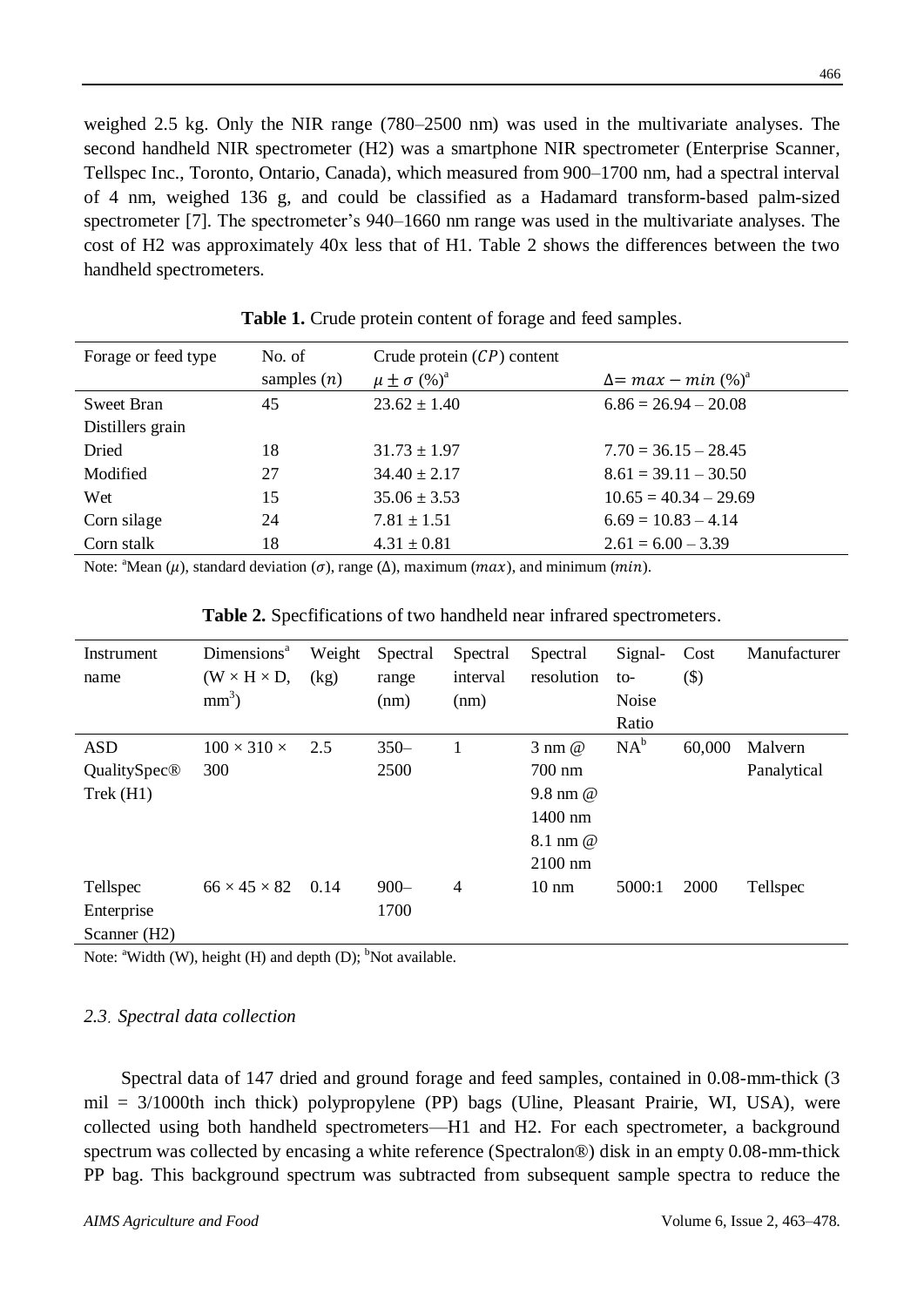effect of PP absorption. Collecting NIR spectra of forage samples through a transparent PP film can reduce the accuracy of predicting consitituents [28]. A sample spectrum was collected by placing the window of the handheld spectrometer directly on top of the packaged sample and pulling the trigger of H1 or pressing the scan button on H2 to start scanning through the plastic film tightly held to the sample. The sample bag was flipped over to collect a second scan on the other side. For both instruments, each scan was an average of 50 spectral measurements across the entire spectral range. The two scans obtained per sample, per spectrometer, were averaged in Excel (Microsoft Office Suite, Version 2016, Microsoft Corporation, Redmond, WA, USA) before preprocessing and multivariate analyses. The averaged spectra collected with H1 were truncated also to include only the NIR range (780–2500 nm), and, for H2, the spectra were truncated to 940–1660 nm.

## *2.4. Spectra data preprocessing*

For each spectrometer, the mean spectra of all forage and feed samples ( $n = 147$ ) were exported to The Unscrambler® X software (Version 10.5, Camo Analytics, Magnolia, TX, USA) for further processing and analysis. The spectral data were split into a calibration set ( $n = 120$ ) to build PLS regression models, and an independent validation set ( $n = 27$ ) to test the performance of the models developed. Calibration and validation sets were selected such that they had a similar distribution based on the laboratory values of parameters under test and ensuring that the validation range was covered by the calibration (Table 3).

| Forage           | Crude protein $(CP)$ content  |                                   |                            |                  |                             |                          |  |  |  |
|------------------|-------------------------------|-----------------------------------|----------------------------|------------------|-----------------------------|--------------------------|--|--|--|
| or feed type     | Calibration set (120 samples) |                                   |                            |                  | Validation set (27 samples) |                          |  |  |  |
|                  | $n^{\rm a}$                   | $\mu \pm \sigma$ (%) <sup>a</sup> | $\Delta = max - min(\%)^a$ | $\boldsymbol{n}$ | $\mu \pm \sigma$ (%)        | $\Delta = max - min(\%)$ |  |  |  |
| Sweet Bran       | 36                            | $23.56 \pm 1.43$                  | $6.86 = 26.94 - 20.80$     | 9                | $23.85 \pm 1.32$            | $4.35 = 25.93 - 21.59$   |  |  |  |
| Distillers grain |                               |                                   |                            |                  |                             |                          |  |  |  |
| Dried            | 15                            | $31.78 \pm 2.13$                  | $7.70 = 36.15 - 28.45$     | 3                | $31.47 + 0.99$              | $1.80 = 32.61 - 30.81$   |  |  |  |
| Modified         | 22                            | $34.31 \pm 2.16$                  | $8.61 = 39.11 - 30.50$     | 5                | $34.80 \pm 2.40$            | $5.88 = 38.91 - 33.04$   |  |  |  |
| Wet              | 12                            | $34.33 \pm 3.58$                  | $10.65 = 40.34 - 29.70$    | -3               | $37.94 \pm 1.12$            | $2.20 = 38.90 - 36.70$   |  |  |  |
| Corn silage      | 20                            | $7.89 \pm 1.62$                   | $6.69 = 10.83 - 4.14$      | $\overline{4}$   | $7.39 \pm 0.70$             | $1.47 = 7.94 - 6.47$     |  |  |  |
| Corn stalk       | 15                            | $4.19 \pm 0.77$                   | $2.61 = 6.00 - 3.39$       | 3                | $4.89 \pm 0.93$             | $1.82 = 5.70 - 3.88$     |  |  |  |

**Table 3.** Crude protein content of calibration and validation sets of forage and feedstuffs.

Note: <sup>a</sup>Number of samples  $(n)$ , mean  $(\mu)$ , standard deviation  $(\sigma)$ , range  $(\Delta)$ , maximum  $(\max)$ , and minimum  $(\min)$ .

# *2.5. Principal component analysis and partial least squares regression*

The spectral data from each spectrometer were analyzed using principal component analysis (PCA) and partial least squares (PLS) regression. PCA was performed on the whole forage and feed data set to observe which samples clustered based on their scores. PLS regression models were built using the calibration data and validated with the prediction data set. For both H1 and H2, PCA and PLS regression models were developed using mean-centered spectral data that had been preprocessed using standard normal variate (SNV) and Savitzky-Golay first derivative (SG1) or second derivative (SG2) algorithm with 11-61 smoothing points. Each model was built with random crossvalidation using 20 segments with four samples in each segment and removing one segment of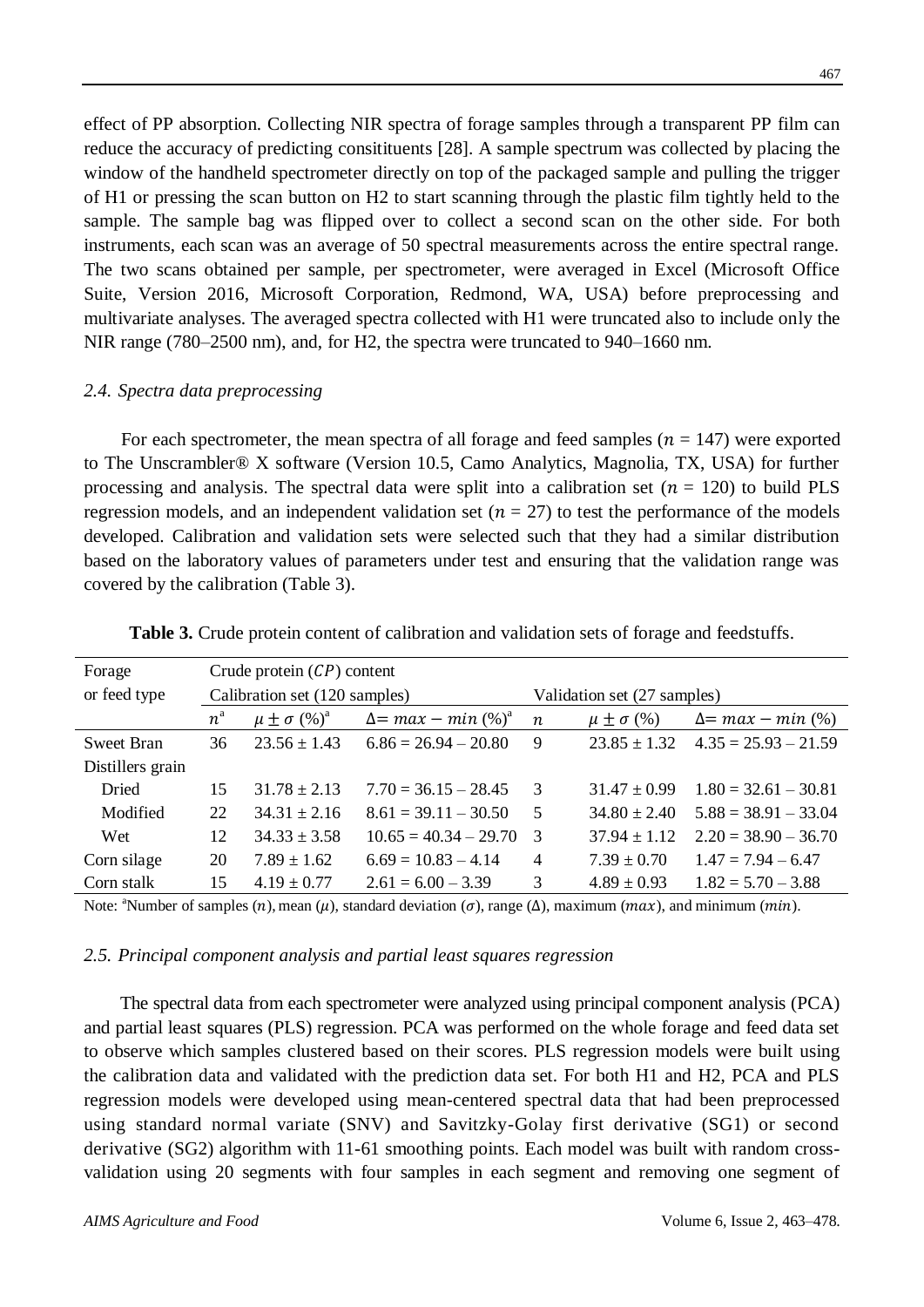observations from the calibration set at a time. For PLS regression, the full NIR spectral range of H1 (780–2500 nm) was used, while for H2 the spectral range of 940–1660 nm was used. During cross-validation, Marten's uncertainty test, a significance testing method based on jack-knifing [29], was enabled to identify, along with loading weights, the important wavelengths on which the PLS regression model is based. This allowed for a set of model parameters  $[e.g., B-coefficients$  (also called regression coefficients), scores, loadings and loading weights] to be calculated for every submodel created based on samples that were not held out of the cross-validation segment. Differences between the  $B$ -coefficients of all the sub-models to those of the full calibration model were calculated and used to estimate the uncertainty limits of each  $B$ -coefficient. Wavelengths with  $B$ coefficients which have a relatively large uncertainty limit and, at the same time, had loading weights that also had relatively large uncertainties were deemed not important by The Unscrambler®

PCA models were assessed using sample scores and spectral loadings on the principal components ( $PCs$ ) that captured most of the variation in the samples ( $>70\%$ ). PLS models were assessed for performance based on the optimal number of latent variables or factors  $(N_F)$ , coefficient of determination of calibration  $(R^2)$ , root-mean-square errors of calibration (RMSEC) and crossvalidation (RMSECV) [30]. The Unscrambler® software suggests an optimum  $N_F$  based on the lowest RMSECV. Good-fit models typically have similar or close values for RMSEC and RMSECV. Prediction performance of the models was assessed on having a high coefficient of determination of validation  $(r^2)$ , low root-mean-square error of prediction (RMSEP) and standard error of prediction  $(SEP)$ , and a *bias* close to zero. *Bias* is the mean difference between the NIR-predicted and reference values? Two additional validation performance parameters were calculated: ratio of the standard deviation of the reference values in the validation set to  $SEP$ , called the  $RPD$ , and the ratio of the range of reference values in the validation set to the  $SEP$ , called  $RER$  [31]. Ideally, the SEP should be much lower than the standard deviation and range of reference values in the validation set, resulting in high RPD and RER values. In forages, feed, and soils, models with  $RPD > 4.1$  are considered excellent for any application - screening, quality control, and process control [32].

#### **3. Results**

software.

#### *3.1. Principal components analysis*

The scores plot of the PCA of the raw spectra collected from H1 and H2 showed a similar pattern (Figure 1a,b) with corn stalk and corn silage samples close to each other, while Sweet Bran, wet distillers grain (WDG), and modified distillers grain (MDG) overlapping with each other (Figures 1a,b). Dried distiller grain (DDG) clustered on its own, with minor overlap with MDG. For H1, the first principal component ( $P\mathcal{L}$ 1) accounted for 89% of the variability in the raw NIR spectra, while the second principal component  $(PC2)$  accounted for 9% (Figure 1a). Similarly, for H2, PC1 accounted for 91% of the variability in the raw NIR spectra, while  $PC2$  accounted for 8% (Figure 1b), indicating that despite the difference in range of NIR absorbances measured, calibration and validation performance of both instruments would be similar. To check this, the raw spectra from both instruments were subjected to PLS regression. The resulting scores plots (Figures 1c,d) were mirror images across the x-axes (i.e.,  $PC2 = 0$ ) of the PCA scores plots of the raw spectra (Figures 1a,b) for both instruments. For H1, PLS Factors 1 and 2 together accounted for 98% of the variability in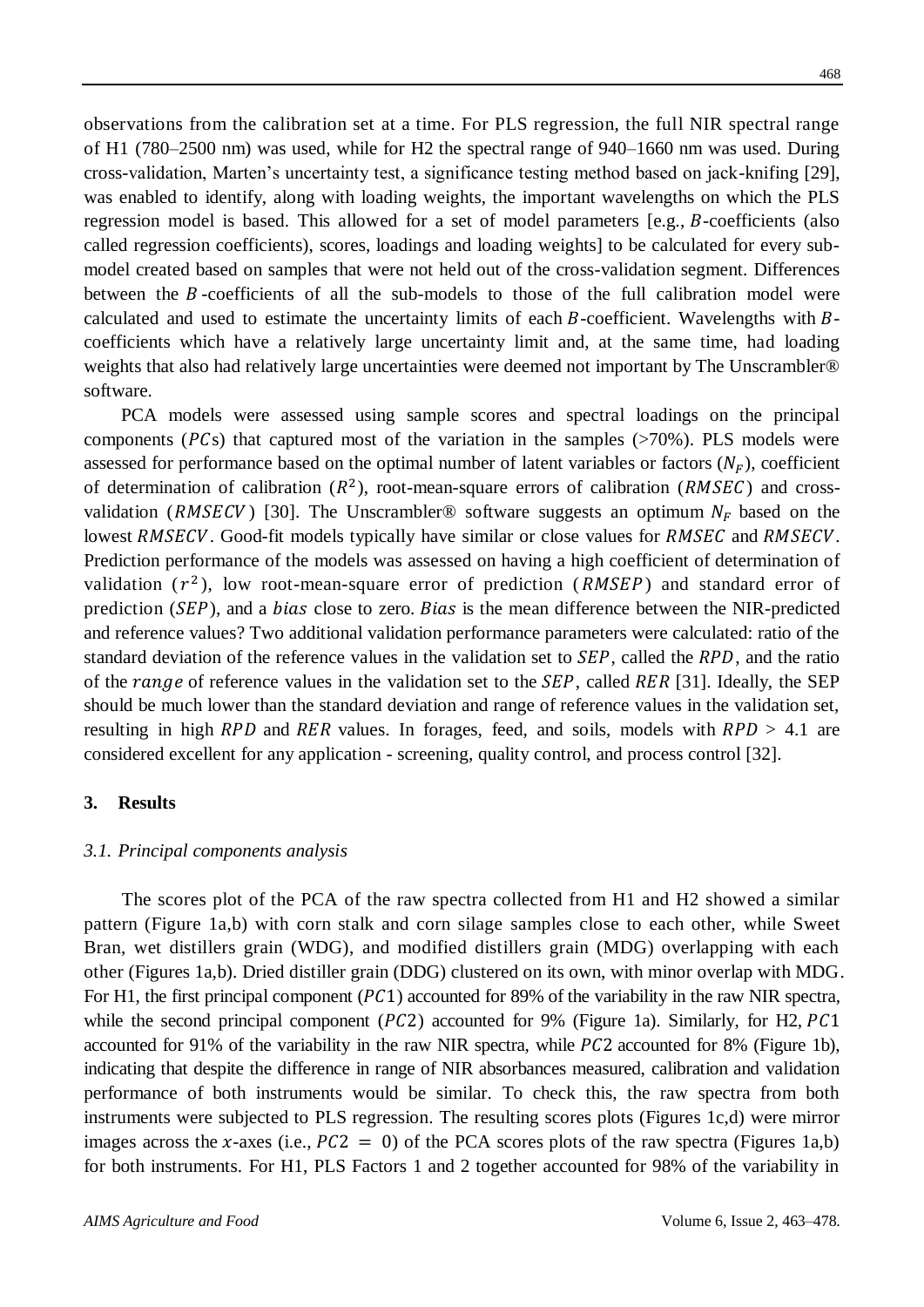the NIR absorbance spectra, but only  $81\%$  of the variability in CP (Figure 1c). In a similar vein, PLS Factors 1 and 2 together accounted for 100% and 77% of the variability in the NIR absorbance spectra of H2 and in  $\mathcal{CP}$ , respectively. Because a variety of feedstuffs were being pooled in the calibration, it was better to have more variation accounted for in the NIR absorbance spectra than in the CP data. To achieve this, the NIR absorbance spectra from both instruments needed to be preprocessed using Savitzky-Golay derivative algorithm prior to the PLS regression. Doing so resulted in 61% of the variability in the NIR absorbance spectra of H1 accounted for by Factors 1 and 2 in the regression while accounting for 94% of the variability in  $\mathcal{CP}$  (Figure 1e). The same trend was observed for H2, with Factors 1 and 2 accounting for 78% and 92% of the variability in the NIR absorbance spectra and  $\mathcal{CP}$ , respectively (Figure 1f).

#### *3.2. Partial least squares regression*

Raw and preprocessed absorbance measurements from both handheld spectrometers were calibrated to  $\mathcal{CP}$  using PLS regression (Table 4). In general, all models based on the full NIR range of H1 spectra had  $N_F$  of 3 or 4,  $R^2$  and  $r^2 \ge 0.95$ , RMSEC, RMSECV, RMSEP  $\le 2.95\%$ . Values for RPD and RER varied from 3.98-5.28 and 11.88-15.79, respectively. Applying SNV preprocessing to the spectral data did not improve prediction performance. Models based on Savitzky-Golay firstderivative (Models H1.5) and Savitzky-Golay second-derivative (Models H1.6) pretreated spectra had similar calibration and validation performance. However, Model H1.5 was considered optimal because it had few latent variables  $(N_F)$ . This model had  $R^2 = 0.97$ , RMSEC = 2.14% and RMSECV = 2.29%, and its validation performance parameters were  $r^2 = 0.96$ , RMSEP = 2.22%,  $SEP = 2.24\%, RPD = 5.24$  and  $RER = 15.65$ . Models developed with H2 spectra had  $N_F$  of 6 when no preprocessing was done or  $N_F$  of 5 when spectral data were processed. All models had  $R^2 \ge 0.93$ and  $RMSEC \leq 3.05\%$ . Values for RMSECV were up to 3.30%. RMSEP and SEP were 2.05-3.30 and 2.04–3.41%, respectively. All models had  $RPD \geq 3.44$  and  $RER \geq 10.45$ . Once again, applying SNV preprocessing did not improve model prediction performance. Models based on second derivative spectra had better performance than those based on first derivative spectra. Pretreating the spectra with Savitzky-Golay second-derivative and 13 smoothing points gave the model with the best prediction parameters (Model H2.6), such that  $R^2 = 0.97$ , RMSEC = 2.12% and RMSECV = 2.43%, and validation performance parameters were  $r^2 = 0.97$ ,  $RMSEP = 2.05$ %,  $SEP = 2.04$ %,  $RPD = 5.74$ and  $RER = 17.14$ . Models H1.5 and H2.6 performed in agreement to the hypothesis ( $r^2 > 0.85$ ). The prediction performance of Model H2.6 was slightly better than that of Model H1.5, contrary to the hypothesis that H1 models would have higher  $r^2$  and RPD values than H2 models. Nonetheless, both models had high validation performance.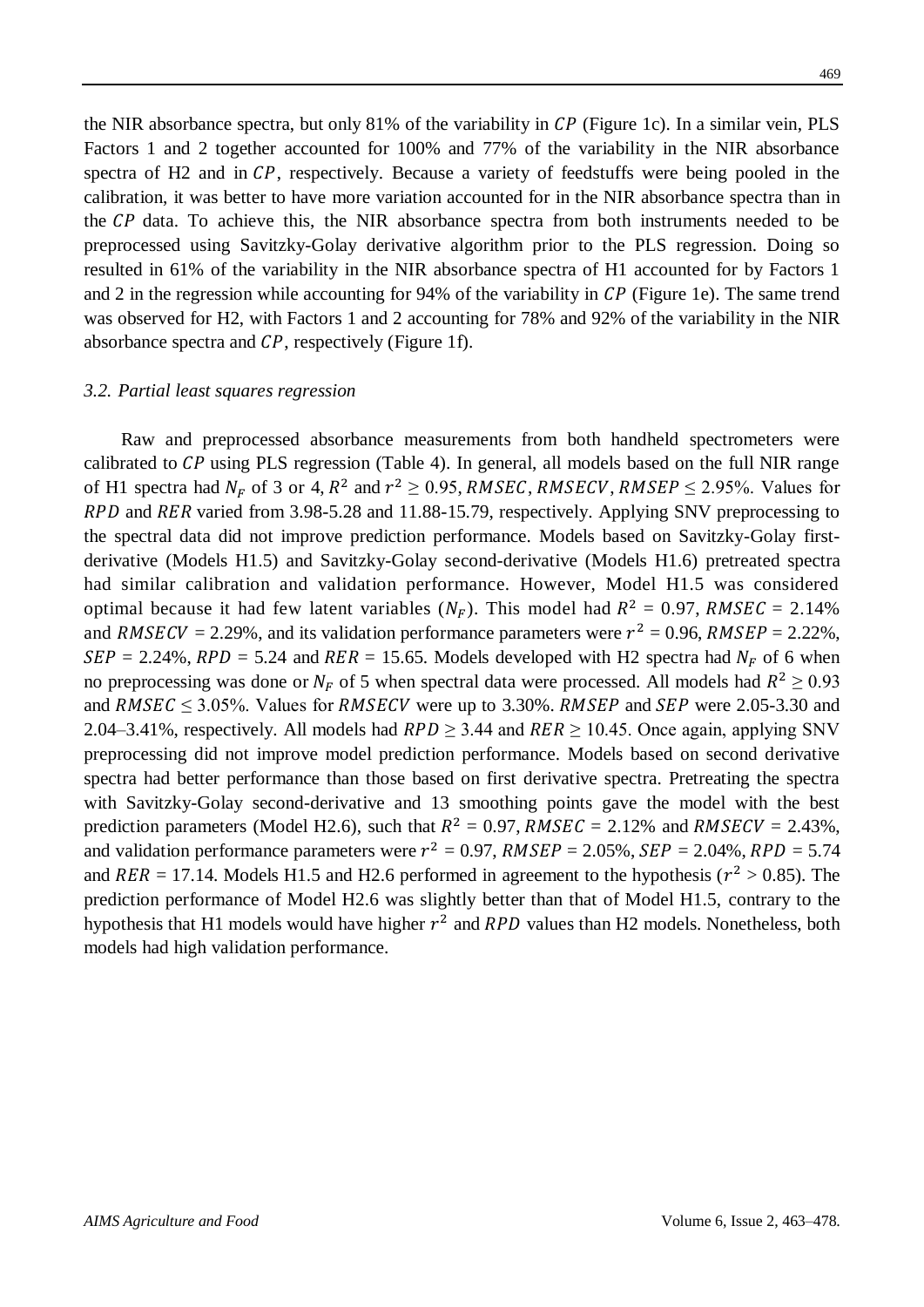

**Figure 1.** Scores plots from principal component analysis (PCA) and partial least squares (PLS) regression based on raw or preprocessed near infrared absorbance measurements (spectra) collected with a transportable spectrometer (H1—spectral range of 780–2500 nm and 1 nm interval ) and a smartphone NIR spectrometer (H2—spectral range of 940– 1660 nm and 4 nm interval). Spectra were preprocessed using Savitzky-Golay first  $[SG1(i,k)]$  or second  $[SG2(i,k)]$  derivative algorithm using jth order polynomial and k number of smoothing points. The smoothing window width (nm) was equal to  $\Delta \lambda (k-1)$ , where  $\Delta\lambda$  is the spectral interval (nm) of the spectrometer.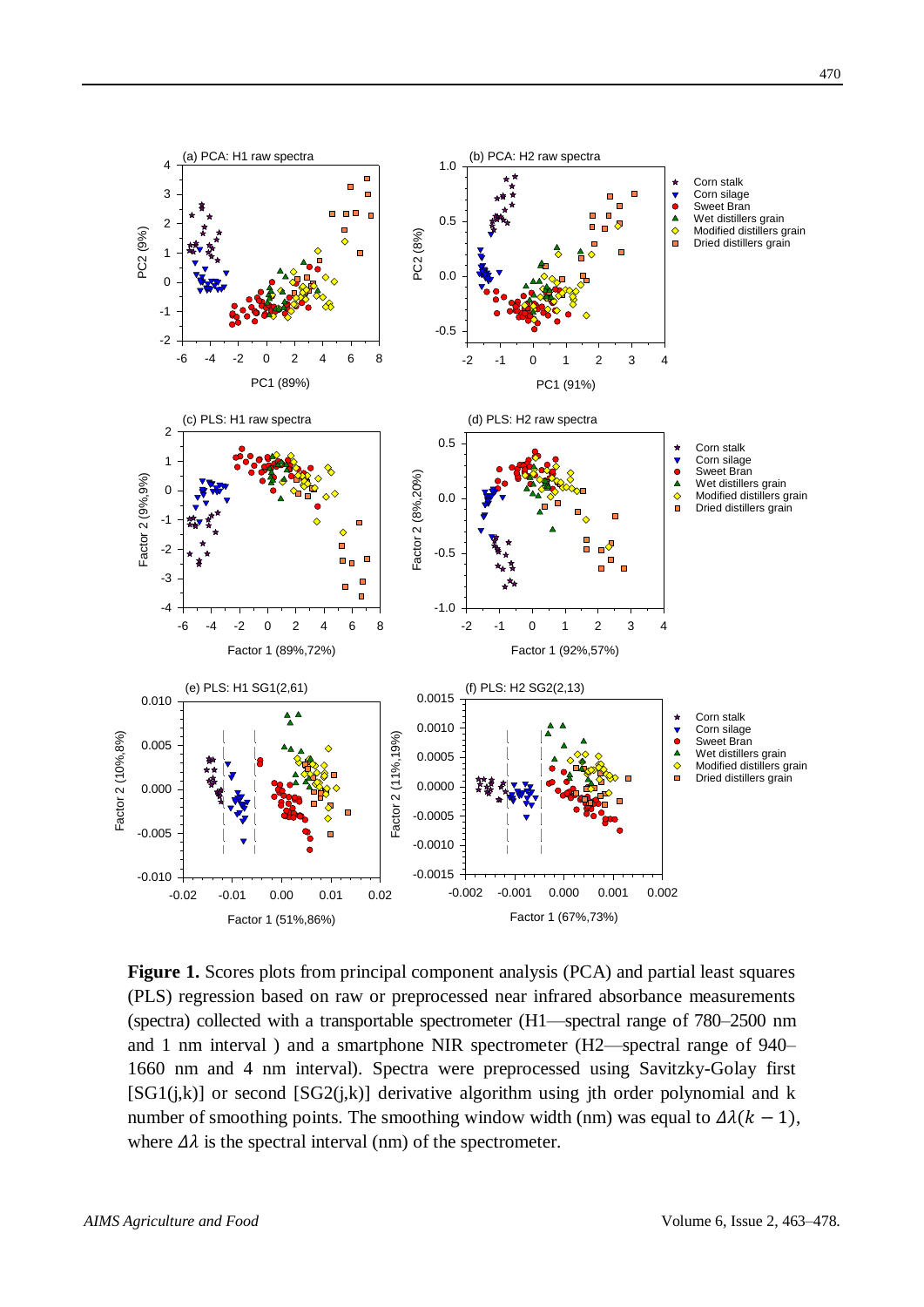| A. Transportable NIR spectrometer (H1): spectral range of 780–2500 nm and 1 nm interval |                                                                                      |                                        |       |         |        |                                       |         |            |         |            |            |
|-----------------------------------------------------------------------------------------|--------------------------------------------------------------------------------------|----------------------------------------|-------|---------|--------|---------------------------------------|---------|------------|---------|------------|------------|
| Model<br>Preprocessing                                                                  |                                                                                      | Calibration performance <sup>[c]</sup> |       |         |        | Validation performance <sup>[d]</sup> |         |            |         |            |            |
| $\mathop{\rm ID}\nolimits^{\lbrack a\rbrack}$                                           | technique <sup>[b]</sup>                                                             | $N_F$                                  | $R^2$ | RMSEC   | RMSECV | $r^2$                                 | RMSEP   | <b>SEP</b> | bias    | <b>RPD</b> | <b>RER</b> |
|                                                                                         |                                                                                      |                                        |       | $(\% )$ | $(\%)$ |                                       | $(\% )$ | $(\%)$     | $(\%)$  |            |            |
| H1.1                                                                                    | Raw                                                                                  | $\overline{4}$                         | 0.95  | 2.54    | 2.75   | 0.94                                  | 2.79    | 2.84       | $-0.21$ | 4.13       | 12.35      |
| H1.2                                                                                    | <b>SNV</b>                                                                           | 4                                      | 0.96  | 2.27    | 2.39   | 0.94                                  | 2.91    | 2.95       | 0.33    | 3.98       | 11.88      |
| H1.3                                                                                    | SG1(2,31)                                                                            | 3                                      | 0.96  | 2.33    | 2.43   | 0.95                                  | 2.54    | 2.56       | 0.39    | 4.58       | 13.68      |
| H1.4                                                                                    | SG2(2,31)                                                                            | 3                                      | 0.96  | 2.39    | 2.56   | 0.95                                  | 2.62    | 2.67       | $-0.04$ | 4.39       | 13.10      |
| $H1.5*$                                                                                 | SG1(2,61)                                                                            | 3                                      | 0.97  | 2.14    | 2.29   | 0.96                                  | 2.22    | 2.24       | $-0.32$ | 5.24       | 15.65      |
| H1.6                                                                                    | SG2(2,61)                                                                            | $\overline{4}$                         | 0.96  | 2.18    | 2.30   | 0.96                                  | 2.19    | 2.22       | $-0.24$ | 5.28       | 15.79      |
|                                                                                         | A. Smartphone NIR spectrometer (H2): spectral range of 940–1660 nm and 4 nm interval |                                        |       |         |        |                                       |         |            |         |            |            |
| Model                                                                                   | Preprocessing                                                                        | Calibration performance                |       |         |        | Validation performance                |         |            |         |            |            |
| ID                                                                                      | technique                                                                            | $N_F$                                  | $R^2$ | RMSEC   | RMSECV | $r^2$                                 | RMSEP   | <b>SEP</b> | bias    | <b>RPD</b> | RER        |
|                                                                                         |                                                                                      |                                        |       | $(\% )$ | (% )   |                                       | (% )    | $(\% )$    | $(\% )$ |            |            |
| H2.1                                                                                    | Raw                                                                                  | 6                                      | 0.93  | 2.98    | 3.30   | 0.93                                  | 3.04    | 3.10       | $-0.10$ | 3.79       | 11.32      |
| H2.2                                                                                    | <b>SNV</b>                                                                           | 5                                      | 0.93  | 3.05    | 3.35   | 0.92                                  | 3.27    | 3.41       | $-0.06$ | 3.44       | 10.28      |
| H2.3                                                                                    | SG1(2,11)                                                                            | 5                                      | 0.94  | 2.77    | 3.07   | 0.92                                  | 3.27    | 3.24       | $-0.26$ | 3.62       | 10.82      |
| H2.4                                                                                    | SG2(2,11)                                                                            | 5                                      | 0.97  | 2.13    | 2.45   | 0.97                                  | 2.11    | 2.10       | $-0.42$ | 5.59       | 16.69      |
| H2.5                                                                                    | SG1(2,13)                                                                            | 5                                      | 0.94  | 2.80    | 3.15   | 0.92                                  | 3.30    | 3.35       | $-0.25$ | 3.50       | 10.45      |
| $H2.6*$                                                                                 | SG2(2,13)                                                                            | 5                                      | 0.97  | 2.12    | 2.43   | 0.97                                  | 2.05    | 2.04       | $-0.40$ | 5.74       | 17.14      |

**Table 4.** Partial least squares regression models of near infrared absorbance spectra to crude protein content of forage and feedstuff

Note: <sup>[a]</sup>Models that best predicted crude protein content  $(CP)$  were identified with an asterisk  $(*)$ . <sup>[b]</sup>Spectral data were raw or preprocessed using standard normal variate (SNV) and Savitzky-Golay first [SG1(j,k)] or second [SG2(j,k)] derivative algorithm using jth order polynomial and k number of smoothing points. The smoothing window width (nm) is equal to  $\Delta \lambda (k-1)$ , where  $\Delta \lambda$  was the spectral interval (nm) of the spectrometer. <sup>[c]</sup>Calibration performance was evaluated using number of factors ( $N_F$ ), coefficient of determination  $(R^2)$ , and root mean square errors of calibration (RMSEC) and cross validation (RMSECV). <sup>[d]</sup>Validation performance was evaluated using coefficient of determination  $(r^2)$ , root mean square error of prediction (RMSEP), standard error of prediction  $(SEP)$ , bias, ratio of standard deviation to standard error of prediction  $(RPD)$ , and ratio of range to error  $(RER)$ .

A direct comparison of the predicted  $\mathcal{CP}(\widehat{\mathcal{CP}})$  to the reference  $\mathcal{CP}$  showed no systemic deviation from linearity or significant offset for the best performing models (Models H1.5 and H2.6) for each instrument (Figure 2). A closer look showed that all samples had  $\overline{CP}$ : CP ratio of unity, except Sweet Bran for which the ratio was  $0.93 \neq 1$  ( $p = 0.03$ ) when Model H1.5 was used. Overall, these results demonstrated that there was no bias introduced by each forage or feedstuff type to predictions by Models H1.5 and H2.6. However, it should be noted that the prediction confidence intervals are wider at at higher  $\mathcal{CP}$  values than at lower  $\mathcal{CP}$  values. For instance the precision for predicting  $\mathcal{CP}$  of WDG would be less than that of predicitn corn silage. The standard error  $(SE)$  for measuring  $\mathcal{CP}$ using the reference method were 0.44% (Sweet Bran), 0.57% (DDG), 1.07% (MDG), 1.09% (WDG),  $0.35\%$  (Corn silage) and  $0.54\%$  (Corn stalk). These values were, in all cases, lower then the *SEP* for both Models H1.5 (2.25%) and H2.6 (2.04%).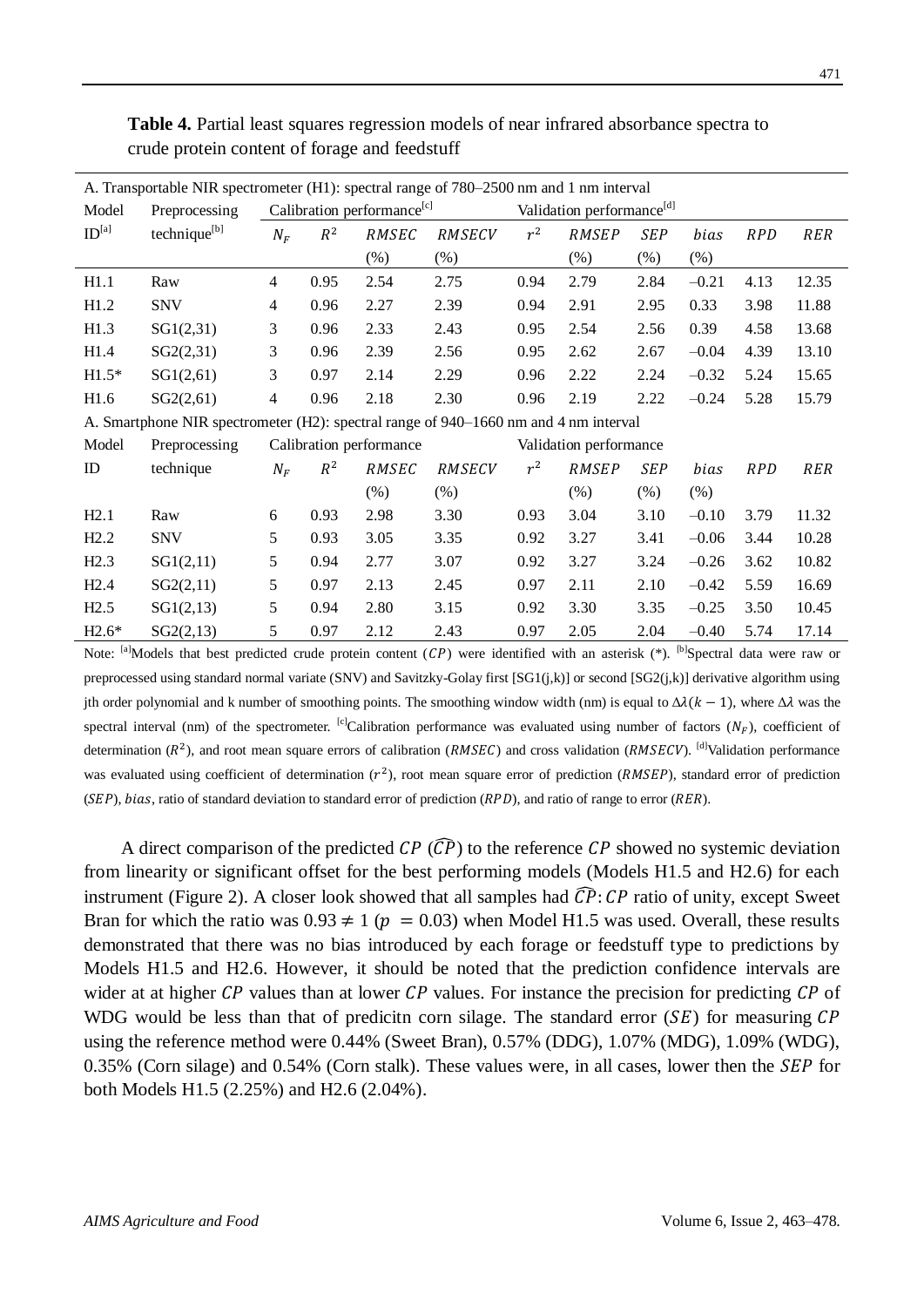

**Figure 2.** Comparison of predicted to reference crude protein  $( CP)$  of forage and feedstuff using partial least squares regression models developed for a transportable (Model H1.5) and a smartphone (Model H2.6) near infrared spectrometer.



**Figure 3.** Important absorption bands identified by Williams (2001) and by Marten's uncertainty test during calibration of a transportable spectrometer (Model H1.5) and a smartphone spectrometer (Model H2.6) to crude protein  $( \mathcal{C} P )$  content of forage and feedstuff.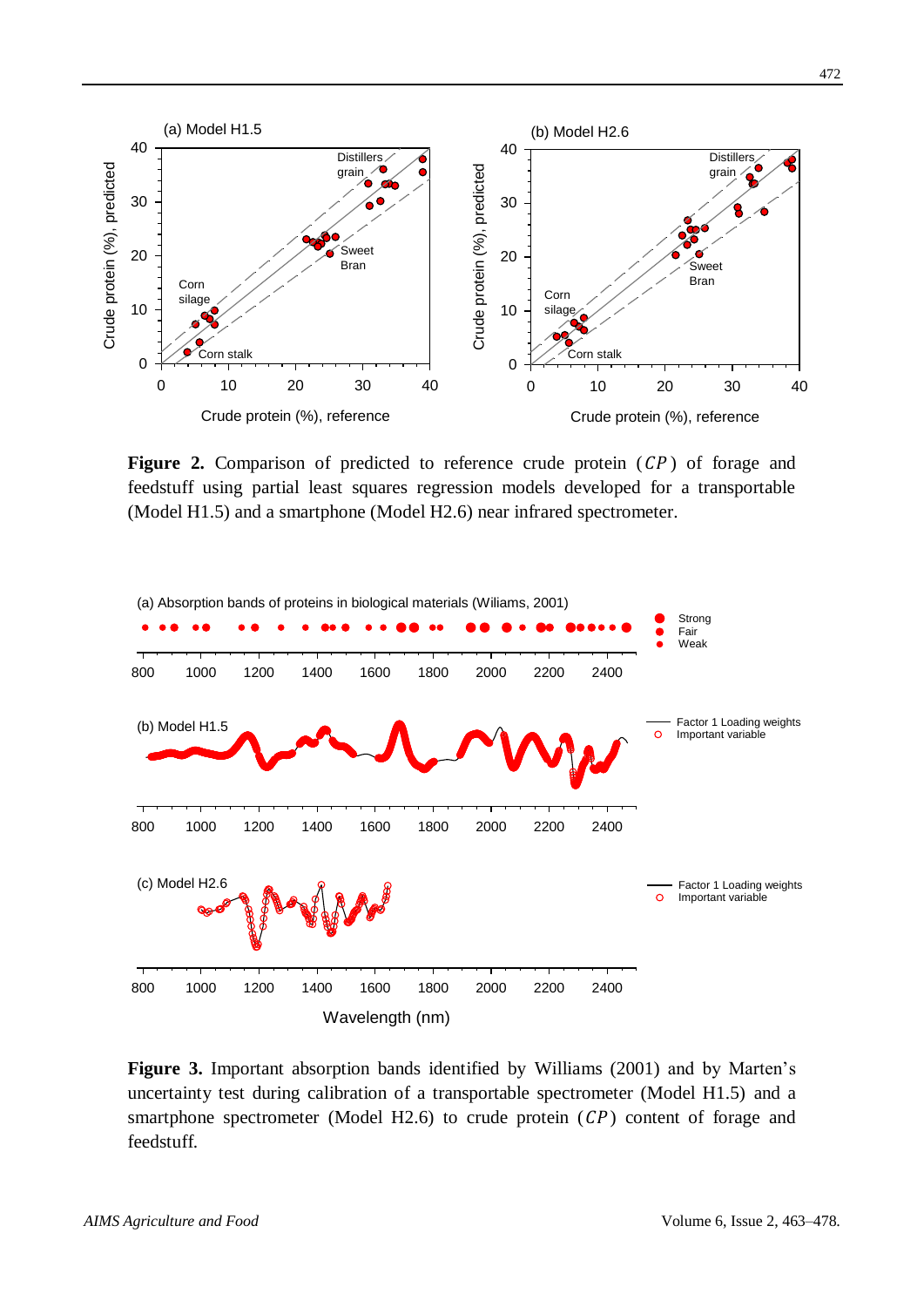## **4. Discussion**

It was not surprising that corn stalk and corn silage were close to each other in the PCA scores plots (Figures 1a,b). Both feed types had relatively low  $\mathcal{CP}$  compared to the other samples and were similar in material or botanical fractions of the plant. Corn silage is made from ensiling the entire corn plant [33,34], while corn stalk is composed of stover (stalks, leaves, husks, cobs, and some gran) left in the field after harvesting corn [35]. The samples did not overlap in the scores plot with PC2 differentiating them according to  $\mathcal{CP}$ , i.e., corn silage had higher  $\mathcal{CP}$  (6.2–10.8%) than that of corn stalk  $(3.4–6.0\%)$ . Sweet Bran and distillers grain had CP between 20.0 and 41.0% and these samples overlapped in the scores plots. Sweet Bran is a commercial product of the corn wet milling process which produces high frucutose corn syrup and starch. This co-prduct, known as corn gluten feed, is relatively high in protein [36] and is widely used in ruminant animal diets [37]. Distillers grain is a co-product of bioethanol production, with a high feed value based on its  $\mathcal{CP}$  content [38]. Following the ethanol production process, most of the starch-filled endosperm has been extracted from distillers grain, and the remaining components would be similar to those of Sweet Bran, explaining their proximity in the PCA scores plot. The observed within-group score differences could be ascribed to further differences in  $\mathcal{CP}$  content. Sweet Bran  $\mathcal{CP}$  ranged from 20.1–26.9% while that of distillers grain ranged from 28.5–50.3%.

The PLS regression models obtained using H1 and H2 performed higher than hypothesized. To evaluate the utility of PLS regression models in food and agriculture, Williams proposed that models with  $r^2 \ge 0.92$ , and  $RPD \ge 4.1$  can be used for rough screening, screening, research, quality control, and process control [31,32]. Models H1.5 ( $r^2 = 0.96$ , and  $RPD \ge 5.24$ ) and H2.6 ( $r^2 = 0.97$ , and  $RPD = 5.74$ ) could be used for any of these applications to predict CP content of the forage and feedstuff samples represented in the calibration. The RER parameter can also be used to assess PLS regression models, however, it is sensitive to the range of samples in the validation set [39]. Its interpretation based on Williams' scale should be made with caution.

When predicting forage and feedstuff  $\mathcal{CP}$  using NIR, it would be ideal to have a calibration for each type or species of forage and feedstuff with samples covering much of the expected variability in future samples. However, this is not always possible since there may not be enough available samples for each feed type. Even with a large number of samples, if there is an insufficient  $\mathcal{CP}$  range in calibration samples, it may not be possible to develop a reliable calibration model [12]. Developing broad-based calibrations provides room for increasing the working  $\mathcal{CP}$  range, allowing for a more reliable model for quantitative prediction [40]. For instance, Daniel et al. [24] reported  $r^2$  $= 0.94$ , when their calibration samples contained a variety of forage grasslands, crops, and haylage, with CP of 8.16–37.23%. Similarly, Gonzalez-Martin et al. obtained  $r^2 = 0.99$  with a broad-based calibration model comprising mixed animal feeds and fodder for cattle, swine, sheep, poultry and rabbits [25]. The performance of their models was similar to that obtained in this study. Even with a single type of feedstuff with a CP range of 3.76–29.4%. Vokers et al. [22] reported  $r^2 = 0.96$  for a single variety of forage maize. Similar results were obtained for corn silage ( $r^2 = 0.94$ ) and hay crop silage ( $r^2 = 0.95$ ) when samples of the same feed type with a high CP range were used in calibration development [41]. On the contrary, lower  $r^2$  values were obtained for corn ( $r^2 = 0.61$ ), DDGS ( $r^2 = 0.71$ ) and corn stalk ( $r^2 = 0.85$ ), when same-type samples with a narrow CP range were used to develop calibration models [23,42]. These observations, and the results obtained from this study underscore the need to have samples with a sufficient range of  $\mathcal{CP}$  composition when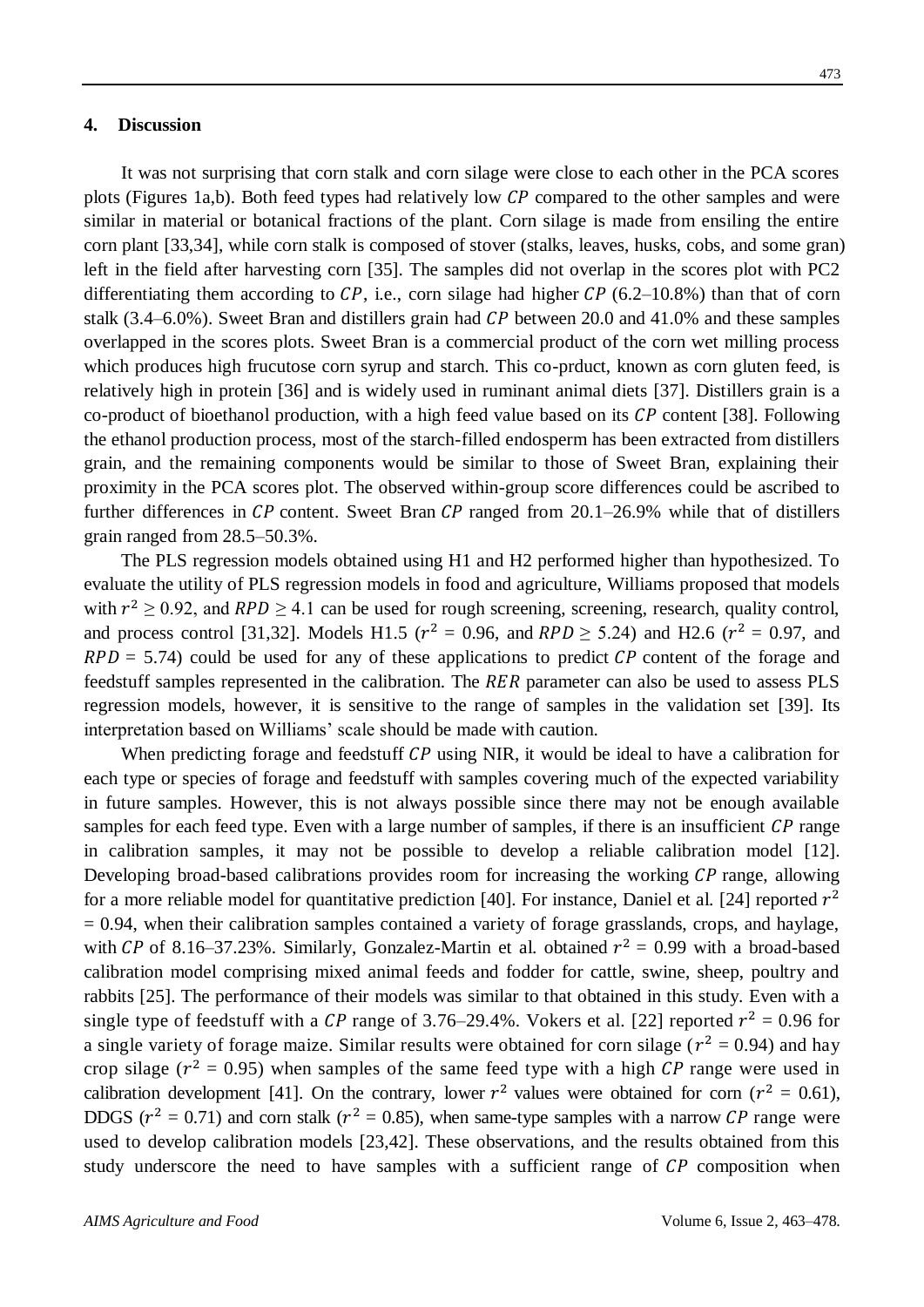developing calibration models. In situations, for example at a feed mill, farm, or processing plant, where  $\mathcal{CP}$  of different forage and feedstuff is routinely measured, a NIR calibration model that encompasses all feed types allows for efficiency, saving time and cost involved in developing a calibration for each feed type.

The ability to determine  $\mathcal{CP}$  content in forage is based on absorbed energy by organic bonds among carbon (C), hydrogen (H), oxygen (O), and nitrogen (N) in the sample. The amount of energy absorbed by these bonds in the NIR region is relative to the amount of  $\mathcal{CP}$  constituents in the sample [43]. The spectral data can be calibrated to  $\mathcal{CP}$  concentration using a set of reference samples measured by a standard method. Strong N-H absorptions are primarily responsible for the good relationships seen between chemical and spectral data during calibration development [44]. Another contributing factor to the observed predictions based on NIR spectra is the fairly high and wide range of concentrations in forage and feedstuff  $[1]$ . The calibration samples used in this study had CP ranging from 3.39 to 40.34%. With an accurate calibration, it allows for reliable determination of  $\mathcal{CP}$  in future forage samples using their NIR spectra, without need for chemical analysis. Nonetheless, the limitations of such a global NIR model cannot be ignored. It is worth noting that, for each feed type, the CP SE of the referenc method was always lower than the SEP for the selected models for both H1 and and H2. This limitation is inherent if one must build a calibration encompassing different types offorage and feedstuff. While the model errors may be large compared to the reference method, looking at the final ratios of NIR-predcited to reference values, there was no signicant difference. This is of great utility to the end-user.

Shenk and Westerhaus [46] reported the most important NIR wavebands for measuring  $\mathcal{CP}$  to include: 2060 nm (the carbonyl stretch of the primary amide), 2168 to 2180 nm (combination band consisting of N–H bend 2nd overtone, C–H stretch/C=O stretch combination; and C=O stretch/N–H in-plane bend/C–N stretch combination bands), 2050 to 2060 nm (N–H stretching vibrations), 1640 to 1680 (C–H stretch), and 1500 to 1530 nm (N–H stretch). These bands were mostly in the first overtone and combinations regions of the NIR spectrum. Later on, Williams [31] reported a more extensive range of wavelengths of weak, fair, and strong principal absorption bands for protein that covered the entire NIR range (Figure 3). It follows that strong absorption bands are mostly concentrated in the first overtone and combinations regions, while the fair and weak bands are dispersed across the entire NIR spectrum. Factor one important  $\mathcal{CP}$  wavebands identified by Marten's uncertainty test during PLS regression modeling with H1 spectra covered the whole NIR range overlapping many of the bands identified by Williams [31] (Figure 3) and all those reported by Shenk and Westerhaus [46] in the first overtone and combinations regions, allowing calibration of absorbance measurements to reference  $\mathcal{CP}$  and obtaining a model with good prediction performance. The smartphone spectrometer, H2, only covered the NIR absorbances in the region of 900–1700 nm and PLS models were built over the 940–1660 nm range, covering mostly the second and third overtone regions During PLS regression modeling using these absorbances, Marten's uncertainty test identified several important spectral bands along the first factor (Figure 3). The bands overlapped the weak and fair wavebands by Williams [31] and some of the principal  $\mathcal{CP}$  wavelengths identified by Shenk and Westerhaus [46].

While H2 absorbances had a limited NIR window, the information obtained therein was sufficient enough to build a PLS model with prediction performance that even slightly performed better than that of H1. Since NIR absorption becomes weaker moving from the combinations to the first, second, and third overtone regions [47], it is reasonable to expect that the second and third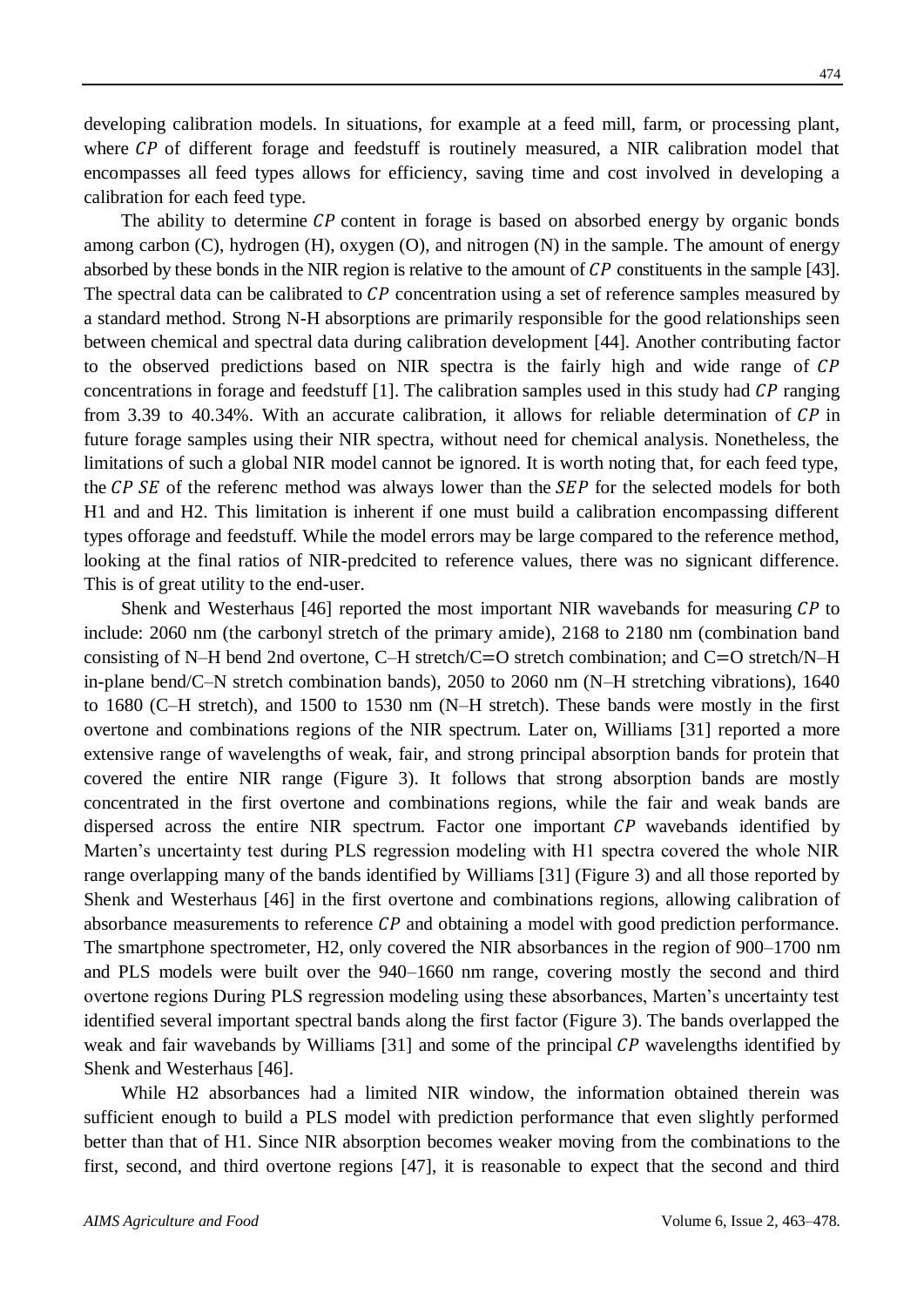overtone regions would have weaker absorption that translates to reduced prediction performance of a regression model. However, with adequate principal  $\mathcal{CP}$  spectral bands, the limitation of a reduced NIR window did not seem to affect the performance of Model H2.6 negatively. A reliable CP prediction model could be obtained even with absorbance measurements covering the second and third overtone regions. Most reported studies predicting  $\mathcal{CP}$  composition of forage and feedstuff using NIR use absorbance measurements in the entire NIR range (780–2500), with a focus on the 100–2500 nm range. However, similar to observations of this work, Modrono et al. [48] reported no difference in prediction performance when two handheld NIR spectrometers were used to predict CP content of a combined variety of feed for cattle, pigs, hens, sheep, and other animals. The first spectrometer recorded absorbance measurements in the 1600–2400 nm region, while the second only covered the 950–1650 nm region. Many of the low-cost handheld NIR spectrometers have only a limited spectral window, and it is useful to know they can be used to predict  $\mathcal{CP}$  with sufficient utility.

# **5. Conclusions**

Two handheld NIR spectrometers were used to predict  $\mathcal{CP}$  content of mixed forage and feedstuff. The first was a costly, full-range NIR spectrometer, while the second was a low-cost, limited-range NIR spectrometer. PLS regression models based on spectral data from both spectrometers had similar prediction performance in terms of possible applications such as rough screening, screening, research, quality, and process control. The quantity of  $\mathcal{CP}$  in forage and feedstuff is one of the most important quality parameters. If a low-cost handheld NIR unit, covering mostly the second overtone region, can be used to predict forage and feedstuff  $\mathcal{CP}$ , a lot of time and cost required for routine wet chemistry analysis would be saved, provided a reliable calibration model exists. Additionally, the ability to build a single calibration model encompassing different types of forage and feedstuff eliminates the need to have one for each feed type. Miniaturized, highperforming NIR instruments will enable easy distribution and utilization of the technology, especially in developing countries where feed testing remains a challenge due to limitations in cost, access to laboratories, and analytical skills. The adaptation of low-cost, easy-to-use, fast NIR spectrometers could improve the control and management of animal feeding programs, as long as there is a reliable calibration. However, it should be noted that this study was performed using dry and ground samples, which controlled for sample moisture and particle size. Future evaluation will focus on evaluating the sensitivity of portable NIR spectrometers and chemometric models developed here to moisture content and particle size and to provide recommendations on how to overcome the effects of these interferents chemometrically.

### **Acknowledgment**

The authors thank Mr. Kevin Tanguay from Malvern Panalytical Company for providing access to the transportable (ASD QualitySpec® Trek) spectrometer, and Ms. Hannah Wilson from the Ruminant Nutrition Laboratory for her technical assistance.

This study was aided by a contribution of the University of Nebraska Agricultural Research Division, supported in part by funds provided through the Hatch Act. Mention of a tradename,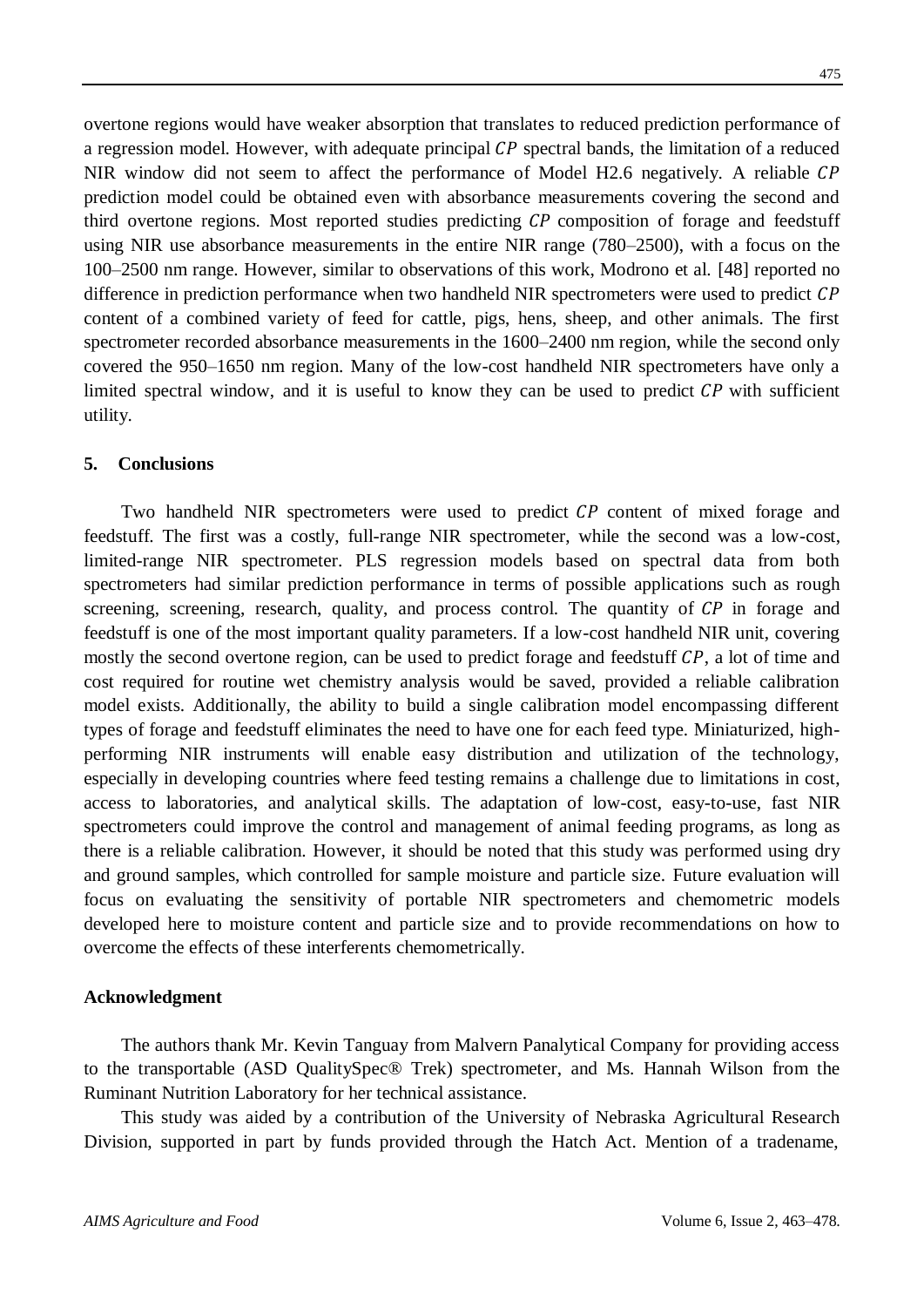proprietary products, or company name is for presentation clarity and does not imply endorsement by the authors or the University of Nebraska.

# **Conflict of interest**

All authors declare no conflicts of interest in this paper.

# **References**

- 1. Roberts CA, Stuth J, Flinn P (2004) Analysis of forages and feedstuffs, In: Roberts CA, Jr. JW, III JBR (Eds.), *Near‐Infrared Spectroscopy in Agriculture*, American Society of Agronomy, Inc., Crop Science Society of America, Inc., Soil Science Society of America, Inc., 229–267.
- 2. Shenk JS, Westerhaus MO (1985) Accuracy of NIRS instruments to analyze forage and grain. *Crop Sci* 25: 1120–1122.
- 3. Barton FE, Windham WR (1988) Determination of acid-detergent fiber and crude protein in forages by near-infrared reflectance spectroscopy: collaborative study. *J Assoc Off Anal Chem* 71: 1162–1167.
- 4. Smith KF, Flinn PC (1991) Monitoring the performance of a broad-based calibration for measuring the nutritive value of two independent populations of pasture using near infrared reflectance (Nir) spectroscopy. *Aust J Exp Agric* 31: 205–210.
- 5. Crocombe RA, Flanders DC, Atia W (2004) Micro-optical instrumentation for process spectroscopy, In: Smith LA, Sobek D (Eds.), *Lab-on-a-Chip: Platforms, Devices, and Applications*, International Society for Optics and Photonics, 11.
- 6. Capitán-Vallvey LF, Palma AJ (2011) Recent developments in handheld and portable optosensing-A review. *Anal Chim Acta* 696: 27–46.
- 7. Crocombe RA (2018) Portable spectroscopy. *Appl Spectrosc* 72: 1701–1751.
- 8. Stark E, Luchter K (2005) NIR instrumentation technology. *NIR news* 16: 13–16.
- 9. Beć KB, Grabska J, Siesler HW, et al. (2020) Handheld near-infrared spectrometers: Where are we heading? *NIR news* 31: 28–35.
- 10. Blanco M, Villarroya I (2002) NIR spectroscopy: A rapid-response analytical tool. *TrAC-Trends Anal Chem* 21: 240–250.
- 11. Shenk JS, Landa I, Hoover MR, et al. (1981) Description and evaluation of a near infrared reflectance spectro‐computer for forage and grain analysis. *Crop Sci* 21: 355–358.
- 12. Williams PC (1975) Application of near infrared reflectance spectroscopy to analysis of cereal grains and oilseeds. *Cereal Chem* 57: 561–576.
- 13. Valdes EV, Young LG, Leeson S, et al. (1985) Application of near infrared reflectance spectroscopy to analyses of poultry feeds. *Poult Sci* 64: 2136–2142.
- 14. Paz CC da, Maciel e Silva AG, Rêgo AC do (2019) Use of near infrared spectroscopy for the evaluation of forage for ruminants. *Rev Ciências Agrárias* 62.
- 15. Landau S, Glasser T, Dvash L (2006) Monitoring nutrition in small ruminants with the aid of near infrared reflectance spectroscopy (NIRS) technology: A review. *Small Rumin Res* 61: 1–11.
- 16. Reeves JB (1994) Near-versus mid-infrared diffuse reflectance spectroscopy for the quantitative determination of the composition of forages and by-products. *J Near Infrared Spectrosc* 2: 49–57.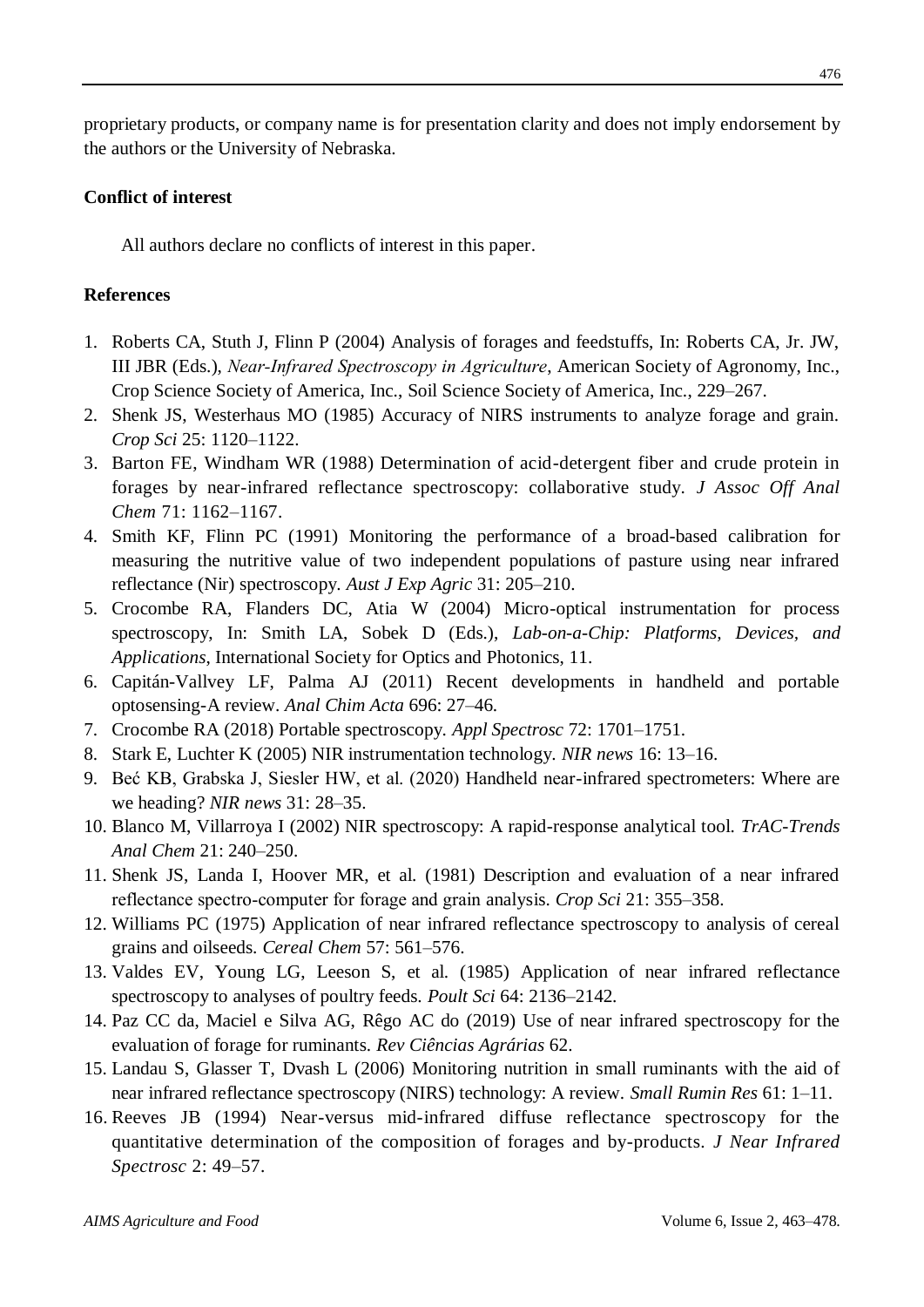- 17. Monrroy M, Gutiérrez D, Miranda M, et al. (2017) Determination of Brachiaria spp. forage quality by near-infrared spectroscopy and partial least squares regression. *J Chil Chem Soc* 62: 3472–3477.
- 18. Valdes E V., Young LG, Mcmillan I, et al. (1985) Analysis of hay, haylage and corn silage samples by near infrared reflectance spectroscopy. *Can J Anim Sci* 65: 753–760.
- 19. de Boever JL, Cottyn BG, Vanacker JM, et al. (1995) The use of NIRS to predict the chemical composition and the energy value of compound feeds for cattle. *Anim Feed Sci Technol* 51: 243–253.
- 20. De Boever JL, Cottyn BG, De Brabander DL, et al. (1997) Prediction of the feeding value of maize silages by chemical parameters, in vitro digestibility and NIRS. *Anim Feed Sci Technol* 66: 211–222.
- 21. Albanell E, Plaixats J, Ferret A, et al. (1995) Evaluation of near-infrared reflectance spectroscopy for predicting stover quality trait in semi-exotic populations of maize. *J Sci Food Agric* 69: 269–273.
- 22. Volkers KC, Wachendorf M, Loges R, et al. (2003) Prediction of the quality of forage maize by near-infrared reflectance spectroscopy. *Anim Feed Sci Technol* 109: 183–194.
- 23. Choi SW, Park CH, Lee CS, et al. (2013) Prediction of chemical composition in distillers dried grain with solubles and corn using real-time near-infrared reflectance spectroscopy. *J Korean Soc Grassl Forage Sci* 33: 177–184.
- 24. Danieli PP, Carlini P, Bernabucci U, et al. (2004) Quality evaluation of regional forage resources by means of near infrared reflectance spectroscopy. *Ital J Anim Sci* 3: 363–376.
- 25. González-Martín I, Álvarez-García N, Hernández-Andaluz JL (2006) Instantaneous determination of crude proteins, fat and fibre in animal feeds using near infrared reflectance spectroscopy technology and a remote reflectance fibre-optic probe. *Anim Feed Sci Technol* 128: 165–171.
- 26. AOAC (1965) Official Methods of Analysis. *AOAC Off Methods Anal*.
- 27. AOAC (1990) Official Method 990.03. *AOAC Off Methods Anal*.
- 28. R. Rukundo I, C. Danao M-G, B. Mitchell R, et al. (2020) Effect of scanning samples through polypropylene film on predicting nitrogen content of forage using handheld NIR. *AIMS Agric Food* 5: 835–849.
- 29. Martens H, Martens M (2000) Modified Jack-knife estimation of parameter uncertainty in bilinear modelling by partial least squares regression (PLSR). *Food Qual Prefer* 11: 5–16.
- 30. Verboven S, Hubert M, Goos P (2012) Robust preprocessing and model selection for spectral data. *J Chemom* 26: 282–289.
- 31. Williams P (2001) Implementation of near-infrared technology, In: Williams PC, Norris K (Eds.), *Near-Infrared Technology in the Agricultural and Food Industries*, St. Paul, American Association of Cereal Chemists, 145–169.
- 32. Williams P (2014) The RPD Statistic: A Tutorial Note. *NIR news* 25: 22–26.
- 33. Weinberg ZG, Szakacs G, Ashbell G, et al. (2001) The effect of temperature on the ensiling process of corn and wheat. *J Appl Microbiol* 90: 561–566.
- 34. Yitbarek MB, Tamir B (2014) Silage additives: review. *Open J Appl Sci* 04: 258–274.
- 35. Chen H (2015) Integrated industrial lignocellulose biorefinery chains, In: Chen H (Ed.), *Lignocellulose Biorefinery Engineering*, Elsevier, 219–245.
- 36. Zentek J, Knorr F, Mader A (2013) Reducing waste in fresh produce processing and households through use of waste as animal feed, *Global Safety of Fresh Produce: A Handbook of Best Practice, Innovative Commercial Solutions and Case Studies*, Elsevier Ltd., 140–152.
- 37. Rausch KD, Hummel D, Johnson LA, et al. (2018) Wet milling: The basis for corn biorefineries, *Corn: Chemistry and Technology, 3rd Edition*, Elsevier, 501–535.